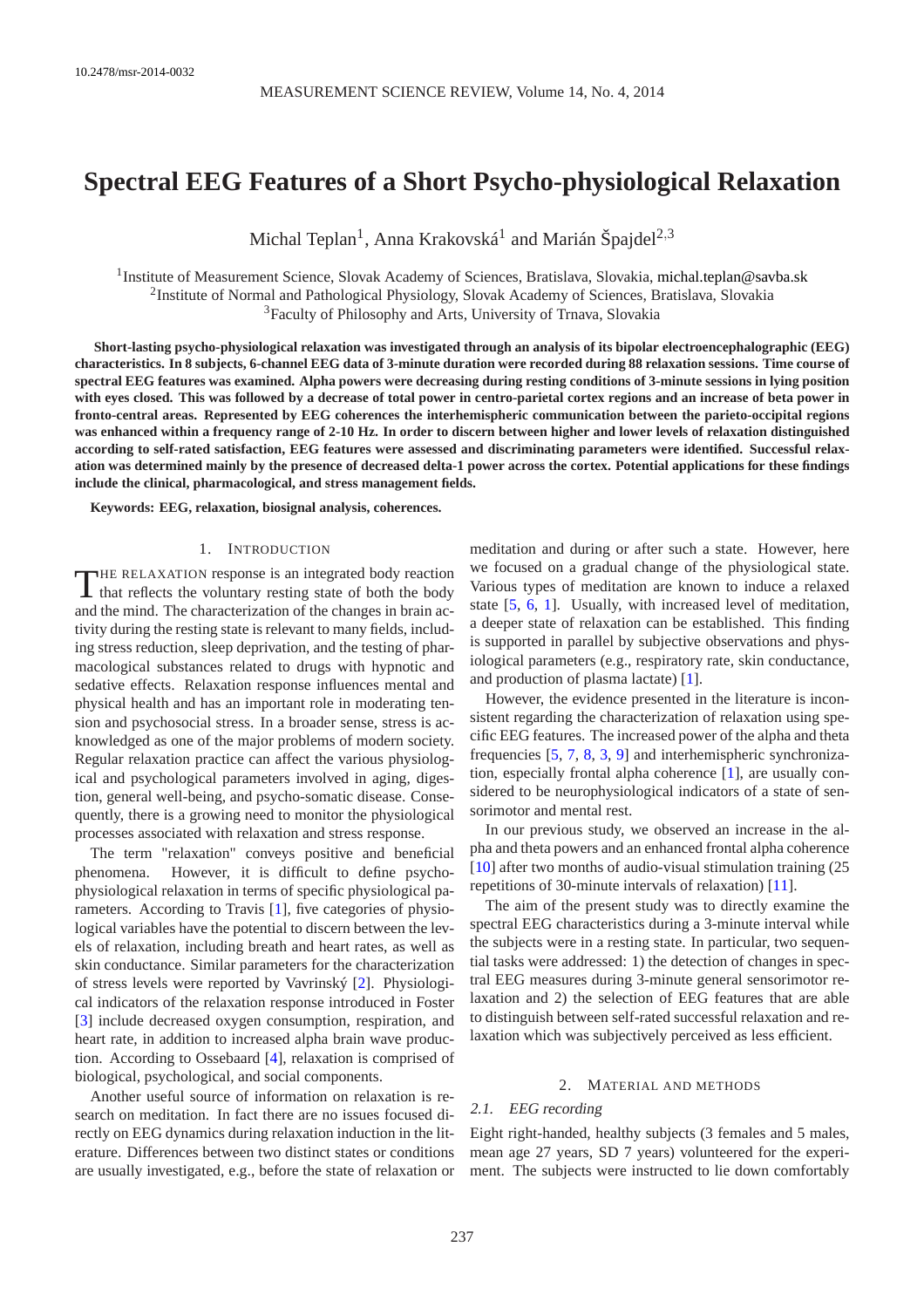<span id="page-1-0"></span>

Fig. 1: The EEG montage used in this study is shown. The active electrodes were placed at the F3, F4, C3, C4, P3, P4, O1, and O2 locations with the reference and ground electrodes at the Cz and Fpz points, respectively.

on their backs, keeping their eyes closed and relax both physically and mentally. No further instructions or technique were provided regarding how to establish a relaxing state. The experiment was conducted in a darkened, electrically shielded room. The subjects placed in these conditions were expected to realize a state of sensory, motor, as well as mental relaxation.

The EEG data for a 3-minute interval were recorded from eight scalp positions according to the International 10-20 system: F3, F4, C3, C4, P3, P4, O1, and O2 (Figure [1\)](#page-1-0). The reference electrode was located at Cz and the ground electrode at Fpz. The Ag/AgCl electrodes were placed on a standard EEG cap (Electro Cap Inc.). Impedances were kept below 5 *k*Ω and balanced within 1 *k*Ω. The parameters for our prototype EEG recording unit were as follows: amplifying gain: 402; sampling frequency: 500 Hz; A/D converter resolution: 14 bits; input resolution: 0.46  $\mu$ V; noise: max 4.1  $\mu$ V pp. (0.07 to 234 Hz); low pass filter: 234 Hz (-3 dB); and high pass filter: 0.07 Hz (-3 dB).

From the 8 signals recorded from active electrodes, six bipolar signals (F3-C3, F4-C4, C3-P3, C4-P4, P3-O1, and P4-O2) were derived off-line in order to avoid the undesirable effects of the common reference electrode. All of the signals were visually inspected; the sequences containing artefacts or sleep phenomena were excluded with support of information from forms filled in by participants. Preprocessing was completed by the application of a digital high pass FIR filter with a cut-off frequency of 0.5 Hz and a 3000-point Blackman window.

## 2.2. Measures

We analyzed the total power, relative power, and magnitude squared coherence in nine frequency bands: delta-1 (0.5-2 Hz), delta-2 (2-4 Hz), theta-1 (4-6 Hz), theta-2 (6-8 Hz), alpha-1 (8-10 Hz), alpha-2 (10-12 Hz), beta-1 (12-16 Hz), beta-2 (16-30 Hz), and gamma (30-45 Hz). The total power ranged from 0.5 to 45 Hz.

The frequency analysis was calculated using a fast Fourier transform within a 2-second window with 0.75 seconds of

overlap. All of the calculations were carried out in the Matlab environment (by Mathworks, version R2008b) with the use of the *pwelch* and *cpsd* functions. The powers were analyzed in 6 cortical locations and were obtained by the offline data transformation into bipolar mode as described above. The coherences were investigated between 11 different pairs (F3C3-F4C4, etc.) of the 6 scalp regions. Combinations with common electrodes (e.g., F3C3-C3P3) were not considered in order to avoid spurious results caused by contribution of the common electrode into both signals.

Each subject participated in 24 recording sessions and attended only one session per working day. The data were collected over a 2-month period. Prior to participation, every subject completed an entrance form assessing general health status, medication, involvement, motivations and expectations of the experiment. One of the eight participants reported prior experience in meditation, yoga or other relaxation techniques. Before each session, participants filled out a one-page structured form where their actual overall status was reported in a form of health, emotional and mental components. Also their medication and caffeine or nicotine intake was questioned. The subjects were asked to rate the progress in relaxation attained during the 3-minute resting period after each recording session. A seven-point bipolar Likert scale [\[12\]](#page-5-11) was used for assessment. The relaxation extremes rated by the scale ranged from "tense or aroused"  $(-3)$  to "relaxed"  $(+3)$ .

The time course of the various EEG measures (powers and coherences) during each 3-minute interval was determined based on the spectra, which were computed in 2-second sub windows. The resulting curves were fitted using linear regression. The magnitude of the time trends was evaluated by F-test values that were obtained from testing whether the regression slope differs from the zero one.

# 3. RESULTS

#### 3.1. General relaxation

In this part we examined all EEG data that were measured, regardless of subjects' self-rated satisfaction. 11 artefact-free recordings from each participant were selected. For each measure and cortex location, we had a total of 88 time curves from the 8 subjects. For most of the EEG measures, a linear time course was observed during the 3-minute recording period. In order to identify the prominent EEG features that characterize the relaxation process, we focused on the strongest time trends. All time trends were quantified by F-test values derived from evaluation of differences of the regression slopes from the zero slope. The F-values were modified with addition of sign designating decreasing (minus) or increasing (plus) trends. Modified F values were not distributed normally. Therefore, we used nonparametric testing to identify changes in the EEG powers during resting conditions. A sign test was applied to test whether medians differed from zero.

The time courses are illustrated as average time curves (n=88) to highlight the measures of the most significant changes within the sessions. A decrease in total EEG power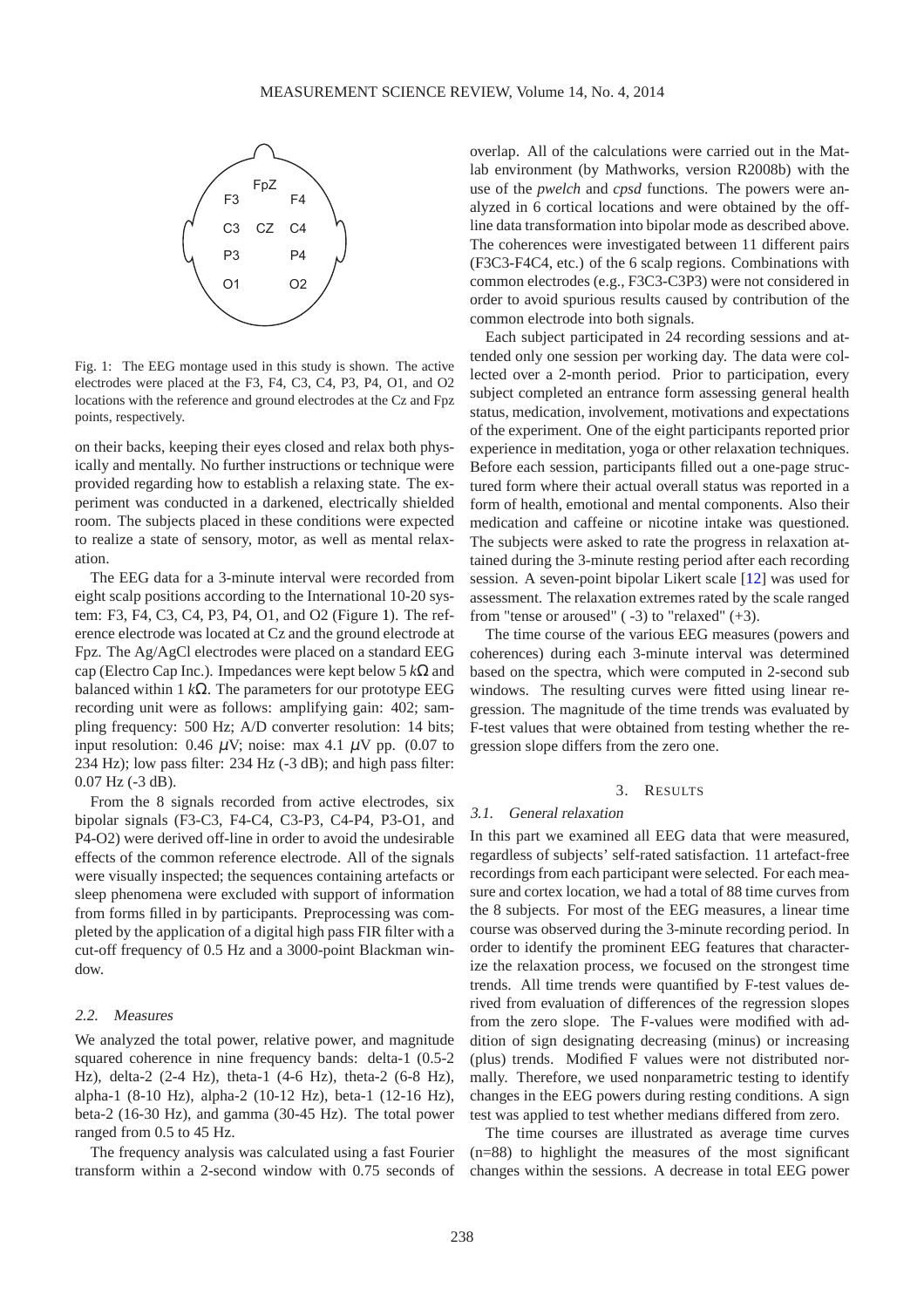<span id="page-2-0"></span>

Fig. 2: The total EEG power changes in the C3-P3 location during general relaxation are shown for the 8 subjects. The grand average time course, which was calculated by averaging the 88 curves from each of the recording sessions, is presented.

was observed in the centro-parietal location C3-P3 (Figure [2\)](#page-2-0) and C4-P4 (p-values  $< 0.02$  and 0.05, respectively).

The strongest decrease was related to the alpha-1 wave contribution. With the exception of the fronto-central areas, the relative alpha-1 power dropped in all of the locations: C3-P3, C4-P4, P3-O1, and P4-O2 (all p-values  $< 10^{-5}$ , Figure [3\)](#page-2-1). The most significant increase was found for the beta-1 relative power in the fronto-central F3-C3 (Figure [4\)](#page-3-0) and F4- C4 areas (p-values  $< 10^{-5}$  and  $10^{-3}$ , respectively). Moreover, the higher frequency bands, beta-2 and gamma, also increased their expression in the F3-C3 area (p-values  $< 0.008$ ) and 0.004, respectively; Figure [4\)](#page-3-0).

The most prominent EEG effects were realized within the alpha-1 waves in the P4-O2 area (Figure [3\)](#page-2-1); the average relative alpha-1 power was diminished by 30 % of its initial value. This measure decreased in 76% of all the single measurement sessions. The decrease of the relative alpha-1 power often led to positive relative increments for all the other bands. This fact is evident in the bar graphs shown in Figures [3](#page-2-1) and [4,](#page-3-0) which compare the spectral band characteristics in a form of grand averages from the initial and the final 20-second intervals of the 3-minute recording period.

Significant changes were also identified in the coherence data. The interhemispheric communication between the parieto-occipital centres was enhanced. This conclusion was based on the increase in the P3O1-P4O2 coherence in the four neighbouring power bands, which include the delta-2, theta-1 (Figure [5\)](#page-3-1), theta-2, and alpha-1 (all p-values  $< 0.008$ ).

## 3.2. Successful relaxation

Our second goal was to determine which of the EEG measures are associated with self-rated successful relaxation. Therefore, the recordings from the previous section used for specifying the state of general relaxation were divided here into

<span id="page-2-1"></span>

Fig. 3: Above: The time course for the grand average alpha-1 relative band power in the P4-O2 location during general relaxation. Bellow: The grand average relative band powers. The data for the initial (white) and closing periods (gray and black) are presented for the P4-O2 cortex location. Significant changes in the alpha-1 band are highlighted in black.

two sets according to the subjects' self-ratings of the relaxation progress. Out of 11 recordings from each subject the 4 records with the highest ratings and the 4 records with the lowest ratings of attained relaxation level were chosen. The subjects differed in their strategies for the relaxation level ratings. Some of the subjects reported extreme values (-3 or 3), while some reported only values closer to zero  $(-1,0,1)$ . The rating distribution was asymmetrical with the positive ratings occurring more frequently. The mean rating values were -0.06 for less successful relaxation and 1.88 for more successful relaxation.

For all of the participants, the linear regression was calculated separately for each of the four recordings given his or her extreme low or high relaxation self-rating. We focused on a comparison of the two groups according to the following three parameters derived from the time course of the single EEG spectral characteristics. Two of them were the initial and final values obtained from linear regression of the time course accounted for the first and last 6 seconds of the recordings, re-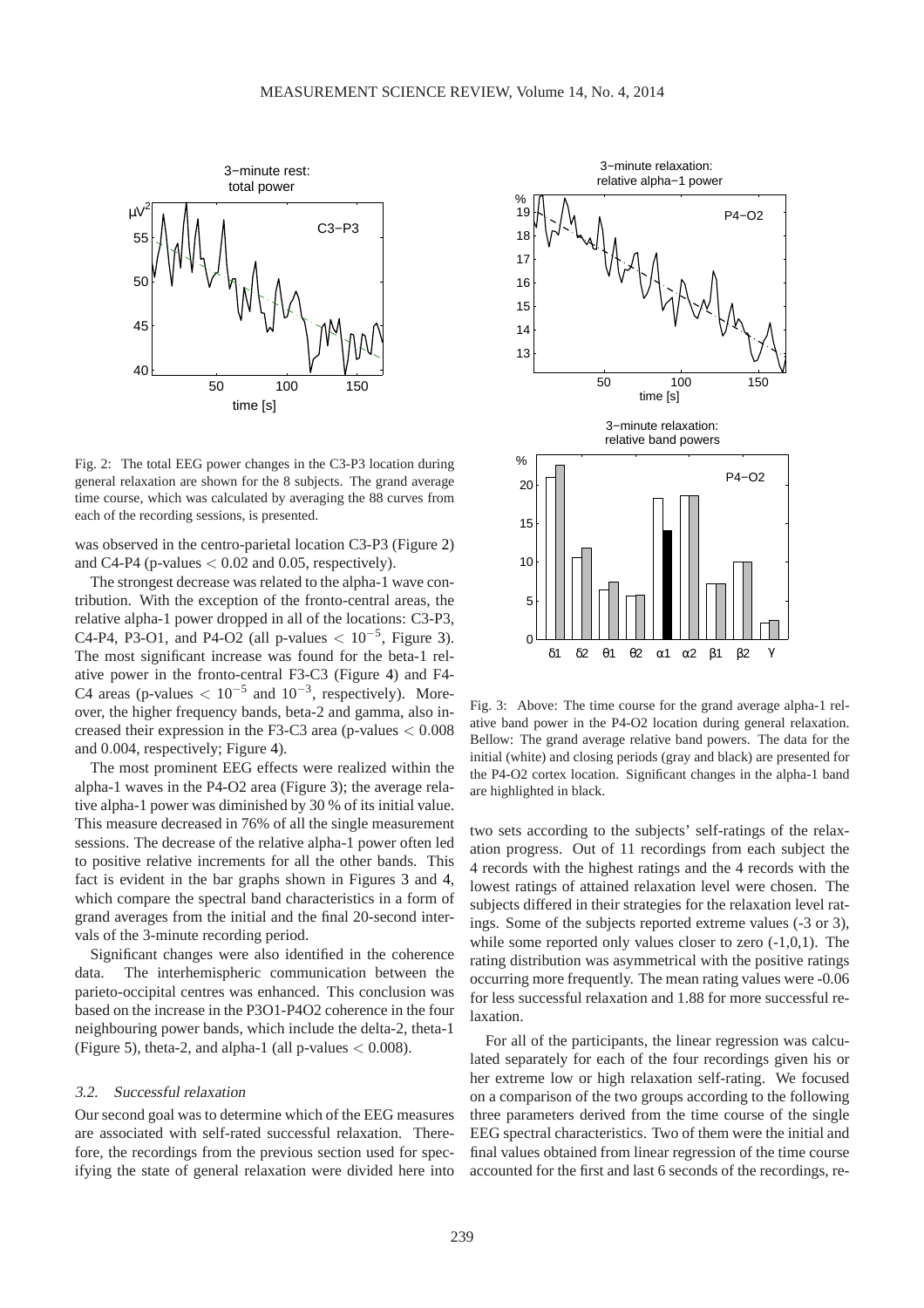<span id="page-3-0"></span>

Fig. 4: Above: The time course for the grand average beta-1 relative band power in the F3-C3 location during general relaxation is shown. Bellow: The grand average relative band powers are shown. The initial (white) and closing periods (gray and black) in the F3-C3 cortex location are depicted. The bands with significant changes are highlighted in black.

spectively. The slopes were represented by the sign modified F-values introduced in the previous section. In order to find the distinct features of the two relaxation categories, a nonparametric Kruskall-Wallis test was used for the 2 groups (n  $= 32$ ; 4 sessions for each of the 8 subjects). The significance threshold was  $p < 0.05$ .

Deeper relaxation was associated with lower final values of the slowest spectral components. Lower contribution of delta-1 waves was present in the following derivations: F4- C4, C3-P3, and P3-O1 (all p-values  $< 0.03$ , Figures [6](#page-4-0) and [7\)](#page-4-1). In the three remaining cortex locations, the delta-1 shift for successful relaxation was lower as well, however, not statistically significant. Already at the beginning of the relaxation sessions, the beta-2 power in the P3-O1 location was higher for the more successful relaxation sessions than for the less successful relaxation sessions ( $p < 0.04$ ).

For certain coherences, lower final values were obtained interhemispherically. Specifically, decrement was found for the better relaxation in case of the alpha-1 coherence (between the C3P3 and P4O2 locations,  $p < 0.04$ ) and the coherence

<span id="page-3-1"></span>

Fig. 5: The time course of grand average for theta-1 coherence between the P3-O1 and P4-O2 locations during general relaxation is shown. The mean time course was calculated by averaging the 88 curves from each of the recording sessions.

in the beta-1 band (between the F4C4 and C3P3 locations,  $p = 0.017$ ). Different relaxation states displayed also different regression slopes according to the modified F-values. For more successful relaxation, rise of the alpha-2 coherence between the F3C3 and P3O1 locations ( $p < 0.002$ , Figure [6\)](#page-4-0) and decrease of the coherence in the beta-1 range between the C3P3 and C4P4 locations ( $p < 0.05$ ) was observed.

## 4. DISCUSSION

A decrease in the total power across the entire cortex during the relaxation condition implies that, overall, the subjects' brain activity gradually diminished along the relaxation process. We anticipated an increase in the alpha powers [\[3,](#page-5-2) [7,](#page-5-6) [8\]](#page-5-7); but surprisingly, we discovered a pronounced and significant decrease in alpha-1 power, which was a definite leading factor in the observed decline in overall performance (Figure [3\)](#page-2-1).

In the literature, it is a commonly accepted fact that the increase in the alpha waves is associated with rest and relaxation [\[3\]](#page-5-2). However, this phenomenon may be partly related to closing the eyes. Closing the eyes usually initiates rest states, which can occur for short periods of time, even when the subject is sitting or standing. In our study, the relative power of the alpha-2 band was increased for all of the cortex regions, but only during the first 30 seconds. This increase was followed by a strong decline in the power of the alpha-1 waves for the remainder of the 3-minute relaxation period.

However, a decrease in the relative alpha power did not guarantee that successful relaxation was achieved. Self-rated satisfaction with a relaxation state correlated with the decreased expression of the delta-1 relative power.

Indicators of enhanced relaxation in a form of lower contribution of the slowest waves remove any speculations about the correlation of the observed relaxation states with periods with eventual occurrence of sleep onset. Sleeping states are characterized instead by the increased occurrence of delta waves.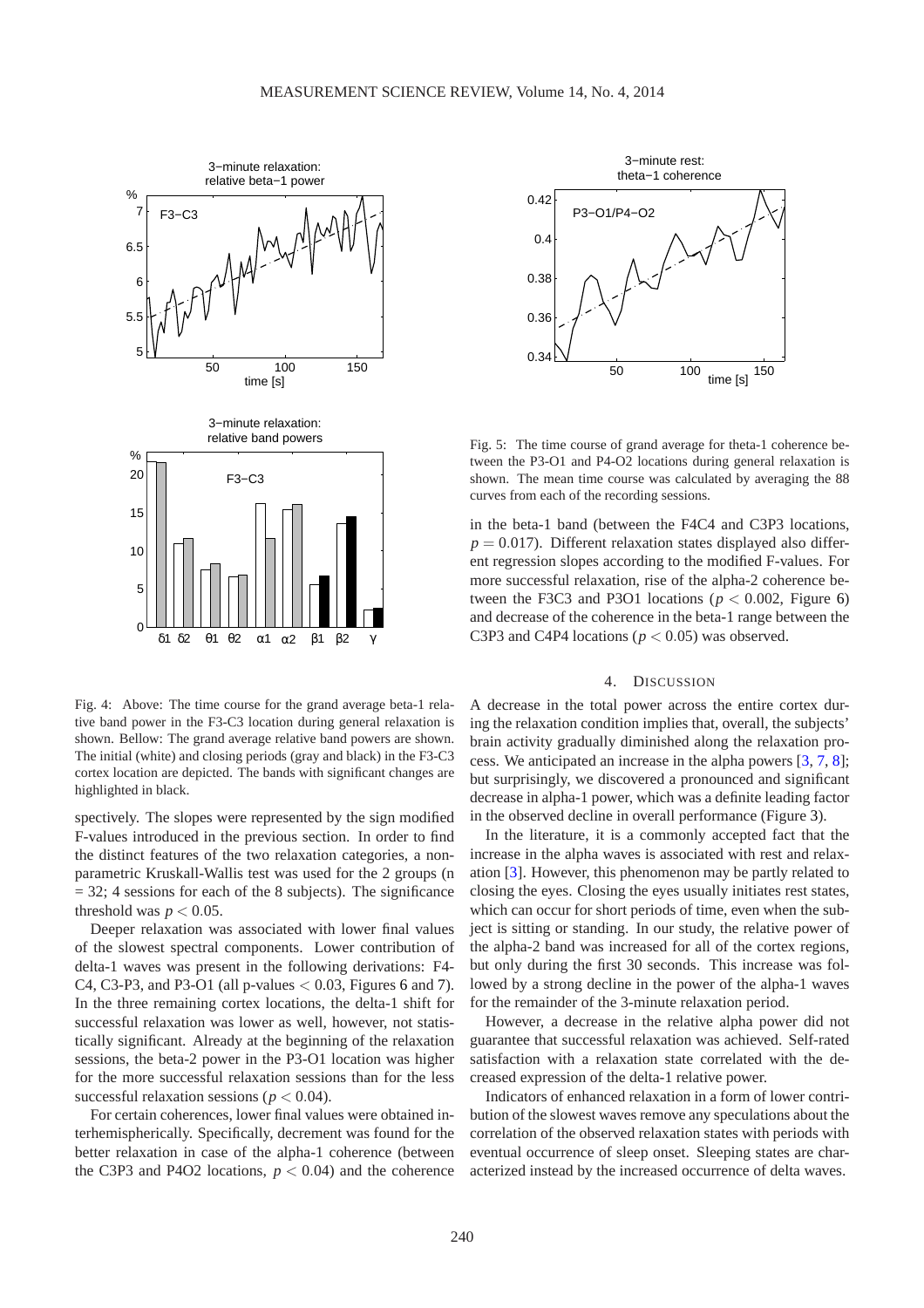<span id="page-4-0"></span>

Fig. 6: The difference between less (gray) and more (black) successful relaxation is illustrated. The grand average of time course was calculated by averaging all of the curves for each of the recording sessions. The difference in the final values for relative delta-1 power in C3-P3 (above) and in the slopes for alpha-2 coherence between F3-C3 and P3-O1 (bellow) are shown.

During the general relaxation process we observed an increase in the coherences between the hemispheres at the parieto-occipital sites in the 2-10 Hz frequency range and a decrease in some of the beta-1 coherences interhemispherically. However, it is not possible to make a clear conclusion regarding the ability of coherence to discern between the more and less successful relaxation states.

This conclusion is in accordance with the findings of Gaylord [\[13\]](#page-5-12), who reported that the coherence was higher in the frontal and central areas only during transcendental meditation practice relative to the closed eyes condition, but not during progressive muscle relaxation.

Several of the subjects occasionally reported some form of thinking (often related to their work or everyday problems). It can be assumed that internal thought would occur regularly for most of the participants, regardless of their awareness of it, as the subjects had no special training in controlling their mental activity during the relaxation. This finding is in ac-

<span id="page-4-1"></span>

Fig. 7: A comparison of the grand average relative band powers at the end of the 3-minute relaxation period in the P3-O1 location are shown. Less successful relaxation (white) and more successful relaxation (grey and black). Black represents statistically significant difference.

cordance with the data from questionnaires in which the participants occasionally reported their thought processes. Regarding this fact, our aim was not to study relaxation under restricted conditions; for example, meditation studies focus on highly trained subjects. In contrast, our goal was to investigate the relaxation processes in normal adult population. For most individuals, pleasant and beneficial relaxation can involve episodes with relaxed thought processes. Hence, we instructed the participants to relax generally, which includes physical, mental, and emotional aspects, and we did not provide any special instructions or methods specifying how to relax.

Upon completion of this experiment, half of the participants reported their capacity for relaxation to be improved due to repetitive participation in the relaxation experiment sessions.

We have introduced a new approach to the investigation of relaxation through time course of EEG features. Furthermore, we have confronted general assertions on relaxation with the computed spectral EEG characteristics. In this sense, our results contribute to the characterization of relaxation processes with the use of spectral EEG features and might be beneficial for further research in areas like neurofeedback and resting states analysis. In the case of neurofeedback, the features found to be characteristic for the state of relaxation might be used in biofeedback training protocol in order to improve relaxation induction.

Moreover, we have shown that with the use of EEG data it is possible to discriminate between two relaxation categories formed according to the quality of relaxation. We have found that the focus should be directed to the slowest brain waves. It is important to note that our results may be specific to the conditions of our study; therefore, different EEG outcomes may result from a different set of relaxation conditions. Another